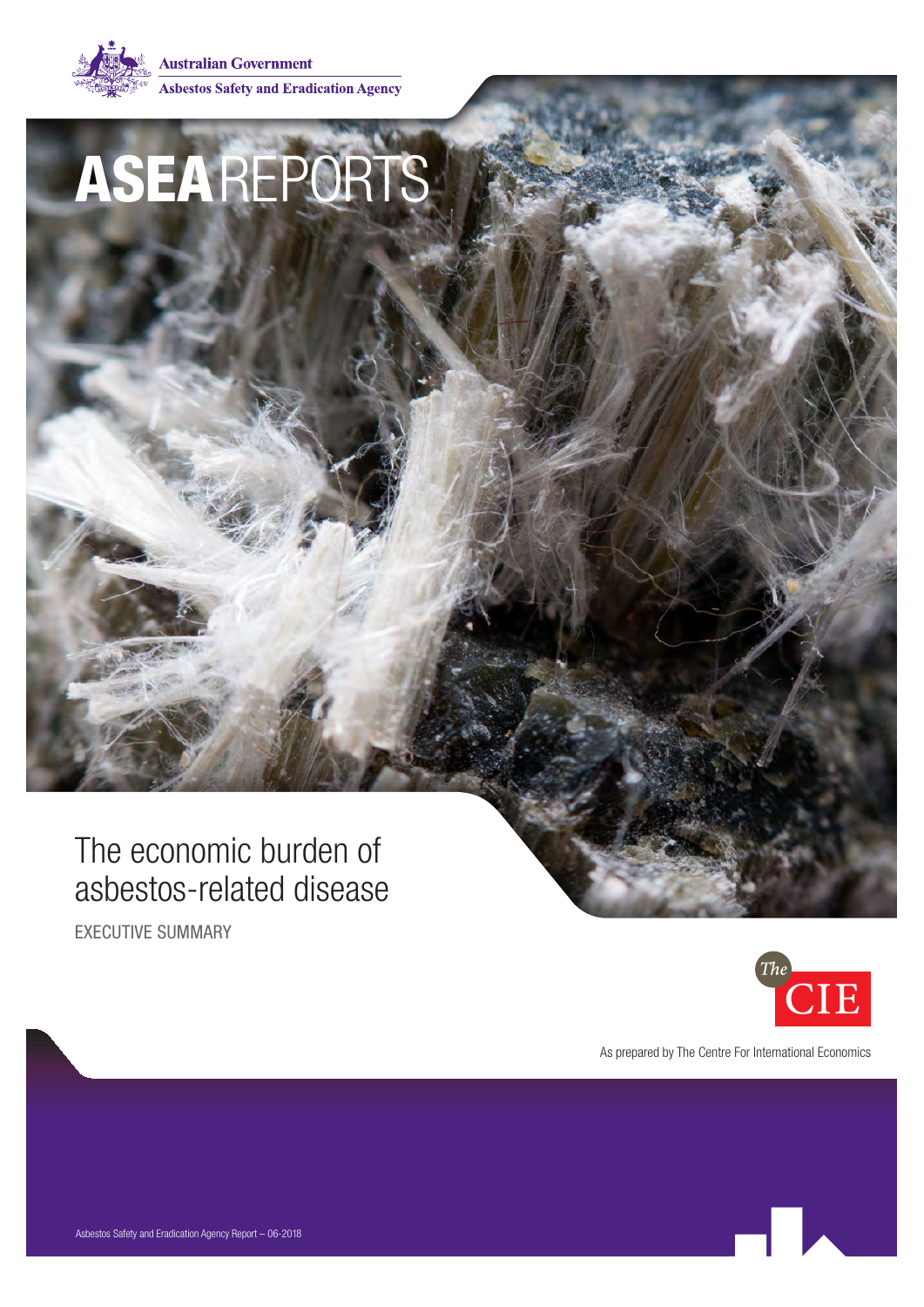## EXECUTIVE SUMMARY

Asbestos is part of Australia's built environment, reflecting a long history of the use of asbestos as a building material. Due to this legacy, it is now a confirmed cause of multiple asbestos-related diseases (ARDs), making it an important, potentially avoidable, public health issue in Australia.

This study quantifies some of the economic and social costs of ARD in Australia for 2015, and finds that there are large health system and productivity costs associated with the disease.

The population of ARD sufferers is not limited to current patients, due to long latency periods and a third wave of people contracting the disease from nonoccupational exposure.

This report contributes to the evidence base for asbestos policy development, and by drawing on all relevant data available at the time of drafting, points to future research that would expand the understanding of the economic and social costs that ARDs leave on patients, their families and carers, and the wider community and economy.

#### Deaths and disability in Australia due to asbestos-related disease

In 2015, there were an estimated 4,152 deaths in Australia due to ARDs, and 10,444 prevalent cases of disease. This accounts for mesothelioma in addition to a broader range of ARDs such as lung cancer. While the majority of these cases are due to past occupational exposure, there is still a large number of people living with disease that have not had any workplace contact with asbestos.

The most common form of ARD is lung cancer. This study estimates that there are 4.2 lung cancer deaths for each mesothelioma death. Data limitations make it more difficult to estimate the number of prevalent cases of lung cancer for each case of mesothelioma, although this study has estimated this to be 5.2.

Given its long latency period, ARDs tend to come in 'waves'. From its initial wave of exposure due to asbestos mining through to the current third wave of cases expected to be associated with non-occupational exposure as home renovators in particular are exposed.

Chart 1 presents estimates of the health system and productivity costs of ARD in 2015.



Chart 1: Summary of health system costs and productivity losses

*Note:* This chart does not show our estimates of the monetary value of lost quality-of-life because these estimates should not ba added to estimates of the value of lost productivity. Source: CIE.

<sup>1</sup> CIE analysis using GBD data. See Appendix A for an explanation of the methodology for estimating the number of deaths due to lung cancer associated with asbestos exposure and mesothelioma based on data from the Global Burden of Disease Study: Institute for Health Metrics and Evaluation (IHME). GBD Compare Data Visualization. Seattle, WA: IHME, University of Washington, 2016. Available from http://vizhub. healthdata.org/gbd-compare.

2 The ratio of asbestos-related lung cancer deaths to mesothelioma deaths has been estimated using a combination of GBD data and CIE analysis. There is some uncertainty around this figure in the literature. Studies such as McCormack, et al. (2012) finding variation in this ratio among asbestos exposure cohorts and highlighting the difficulty of quantifying the asbestos-related lung cancer burden in the presence of this disease's multiple causes.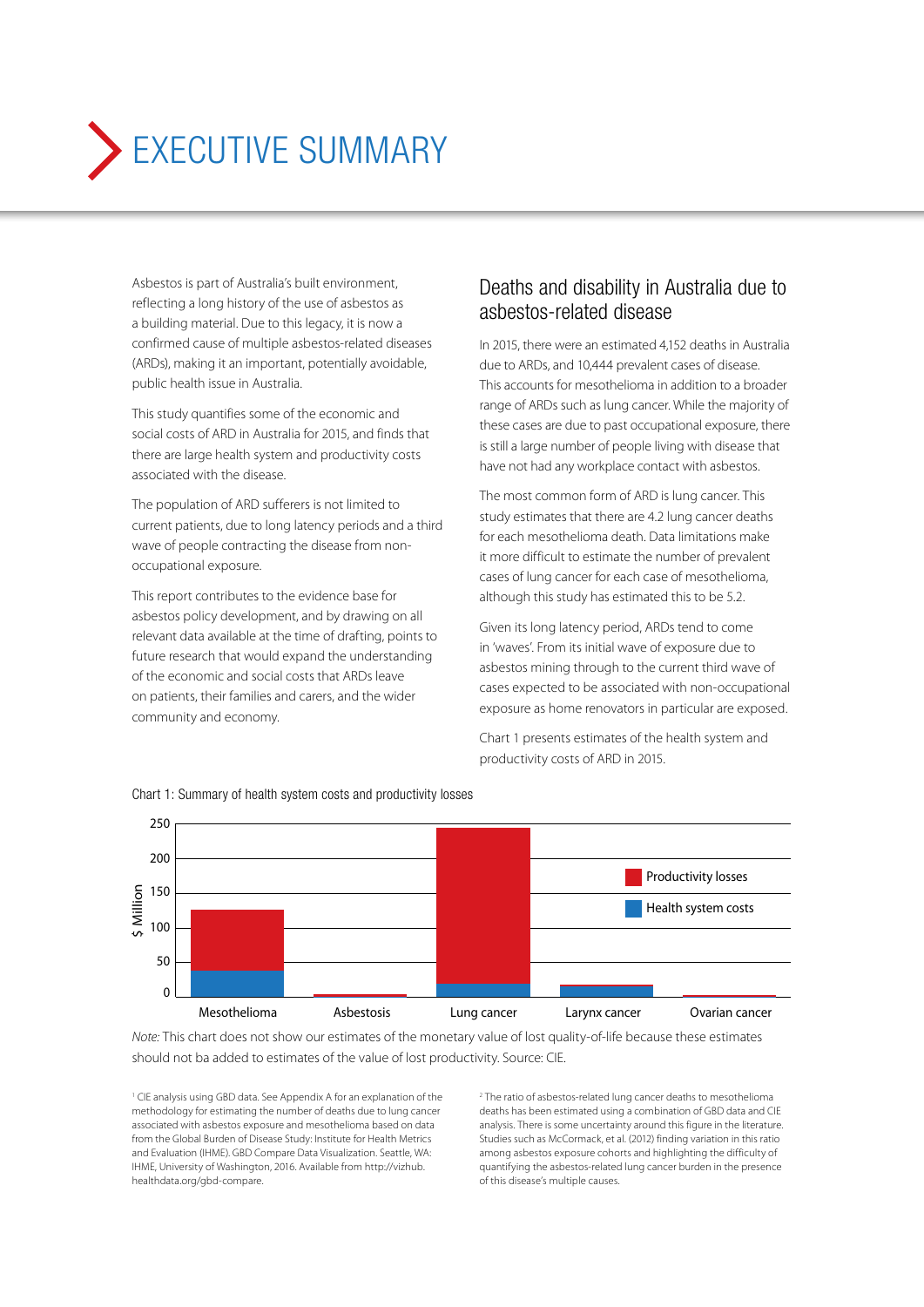#### Direct health system costs

Hospital and primary healthcare costs associated treating ARDs are estimated at \$192 million for 2015. The largest expenditure item is costs for patients admitted to hospital, costing \$53.7 million in 2015.<sup>3</sup> Average costs per separation are highest for patients with asbestosis (\$20 562) and lowest for patients with mesothelioma (\$4 893). Outpatient costs are also sizeable, valued at \$9.5 million, mostly relating to the treatment of lung cancer (73 per cent).

In the community, costs associated with General Practitioner (GP) consultations are estimated to be \$21.5 million, and spending on specialists and other health practitioners is valued at \$48.4 million, again predominantly associated with care for lung cancer patients.

Spending on pharmaceuticals is estimated at \$59.0 million, 83 per cent of which is due to Australian Government subsidies offered through the Pharmaceutical Benefits Scheme (PBS),<sup>4</sup> with the remainder incurred by patients in out-of-pocket costs.

#### Costs to the workforce and broader economy

Living with an ARD compromises an individual's ability to participate in the paid and unpaid workforce. Productivity losses also flow through to carers who are no longer able to participate in work and the community as they otherwise would.

These indirect effects are estimated at \$321 million in 2015. Most losses (85 per cent) are due to disease caused by occupational exposure, with losses evenly shared between paid and unpaid work. Overwhelming, these costs arise due to the premature death of a person, rather than their disability.

#### The burden to individuals living with an asbestos-related disease

Living with an ARD is a burden for patients and their families, who experience a compromised quality of life. The losses associated with reduced quality of life can be represented in Disability-Adjusted Life Years (DALYs), which measure the sum of years lost to disability and years of life lost due to death. Over the lifetime of all patients with an ARD, burden of disease losses are estimated to be 58,077 Disability-Adjusted Life Years (DALYs).<sup>5</sup> This excludes losses associated with asbestosis, for which prevalence or DALY data is not available. The estimated monetary value of lost quality of life is \$10.8 billion in 2015.<sup>6</sup> However, this estimate relies on a value for the value of a year of lost life which may be overstated for elderly sufferers of disease.

#### Compensation for monetary losses for individuals

Sufferers of ARDs often have a right to obtain monetary compensation for their loss due to the disease.

There are two main sources of compensation:

- Statutory entitlements fulfilled by bodies such as icare Dust Diseases Care (in NSW) which provide a no fault workers compensation scheme following occupational exposure in NSW to scheduled dusts under the legislation.
- S Common law damages, subject to burden of proof requirements.

Compensation payments act as a lower bound estimate of the costs of ARD, as they are curtailed by statutory limits on payments, and difficultly in providing evidence of exposures that occurred many years ago. There are also much fewer settlements than instances of ARD.

Nonetheless, the amounts of compensation payments are a useful crosscheck on estimated costs associated with ARD. Not surprisingly, compensation costs are below the estimated costs of ARD derived in this study.

Mesothelioma claimants have received the highest average compensation payment at \$31,960, followed by lung cancer (\$19,517) and asbestosis claimants (\$12,418), although there is a wide range in actual amounts paid.<sup>7</sup> The claims are paid through icare and do not prohibit larger common law claims.

<sup>3</sup> Australian Institute of Health and Welfare (AIHW) data request, based on data from National Hospital Morbidity and Health Expenditure databases.

<sup>4</sup> PBS Information Management Section, 2015, Expenditure and prescriptions twelve months to 30 June 2015, p.V, available at: http://www.pbs.gov.au/statistics/2014-2015-files/exp-prsbook-01-2014-15.pdf

<sup>&</sup>lt;sup>5</sup> CIE analysis using GBD data: Institute for Health Metrics and Evaluation (IHME). GBD Compare Data Visualization. Seattle, WA: IHME, University of Washington, 2016. Available from http://vizhub.healthdata. org/gbd-compare.

<sup>&</sup>lt;sup>6</sup> Assuming a Value of a Statistical Life Year (VSLY) of \$186 640 (indexed to \$2015-16) based on: Abelson, P. 2008, Establishing a Monetary Value for Lives Saved: Issues and Controversies, Working papers in cost benefit analysis, WP 2008 02, Office of Best Practice Regulation, Department of Finance and Deregulation.

<sup>7</sup> Based on data provided by icare Dust Diseases Care for 2015/16.